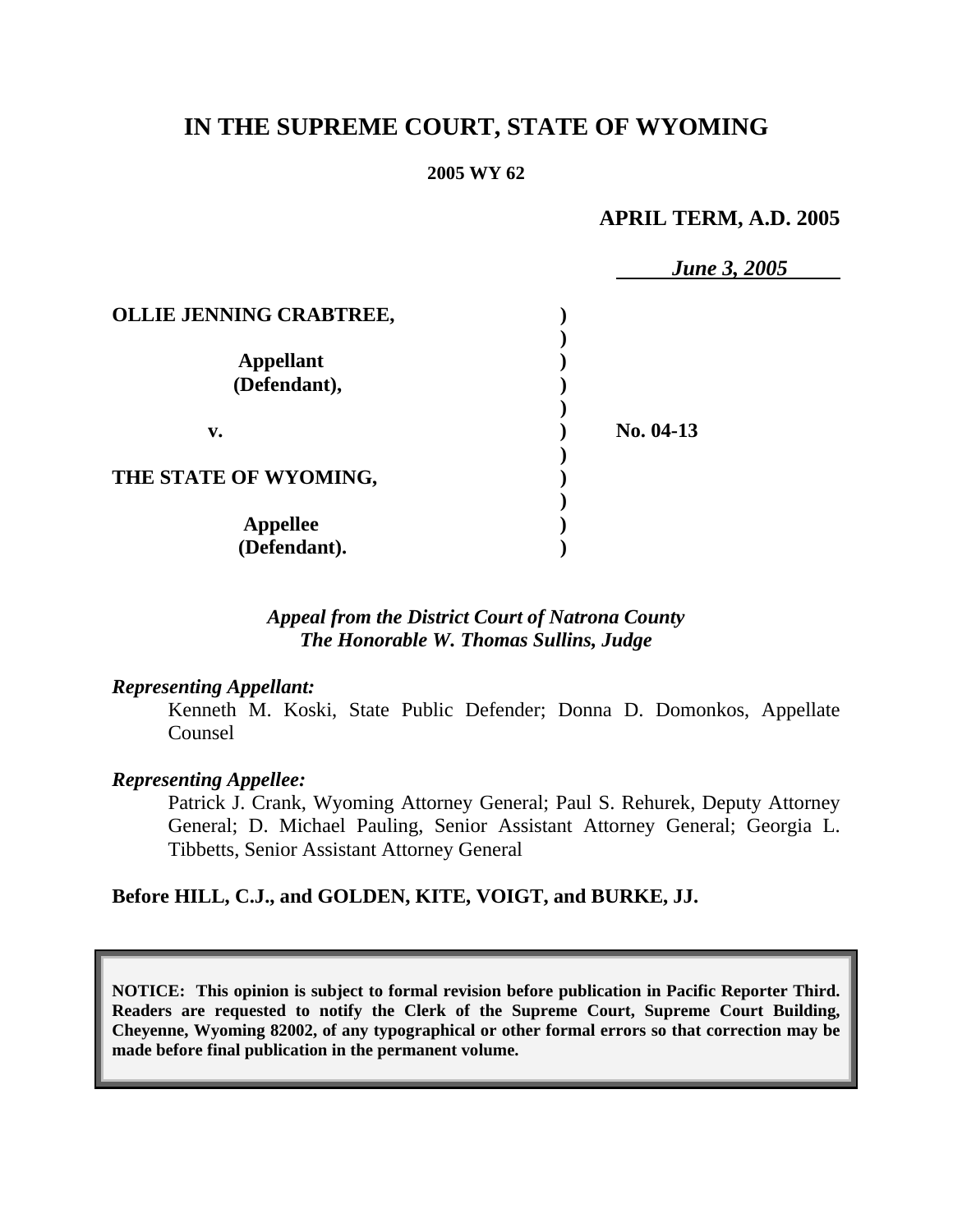**GOLDEN**, Justice.

[¶1] Ollie Jenning Crabtree was convicted of battery against a household member, a third offense felony under Wyo. Stat. Ann. § 6-2-501(b) and (f)(ii) (LexisNexis 2003). Crabtree appeals the judgment and sentence related to that conviction. He claims the district court failed to properly instruct the jury and that the district court abused its discretion when it banished ("sundowned") him from Natrona County. We affirm the conviction and reverse the sentence for the district court to strike the banishment term.

## **ISSUES**

[¶2] Crabtree advances two issues on appeal:

1) Whether the district court failed to properly instruct the jury.

2) Whether the trial court abused its sentencing discretion when it effectively "sundowned" Mr. Crabtree from Natrona County.

The State rephrases the issues as:

1) Is Appellant entitled to reversal of his conviction because of the district court's response to a question posed by the jury during deliberations?

2) Did the district court abuse its discretion in sentencing Appellant?

# **FACTS**

[¶3] Crabtree and the victim had an on and off relationship for approximately four years. The relationship was often contentious, and at times Crabtree physically injured the victim. In fact, the incident that led to the instant charges occurred when Crabtree was awaiting sentencing on a prior battery committed against the victim. At that time, Crabtree was prohibited by court order from having contact with the victim. Nevertheless, Crabtree failed to comply with this no contact order and resumed a relationship with the victim.

[¶4] Once again the couple's relationship was filled with contention. On March 26, 2003, Crabtree spent most of the day at the victim's apartment where the couple argued. In part, Crabtree was displeased about his legal problems and was angry with the victim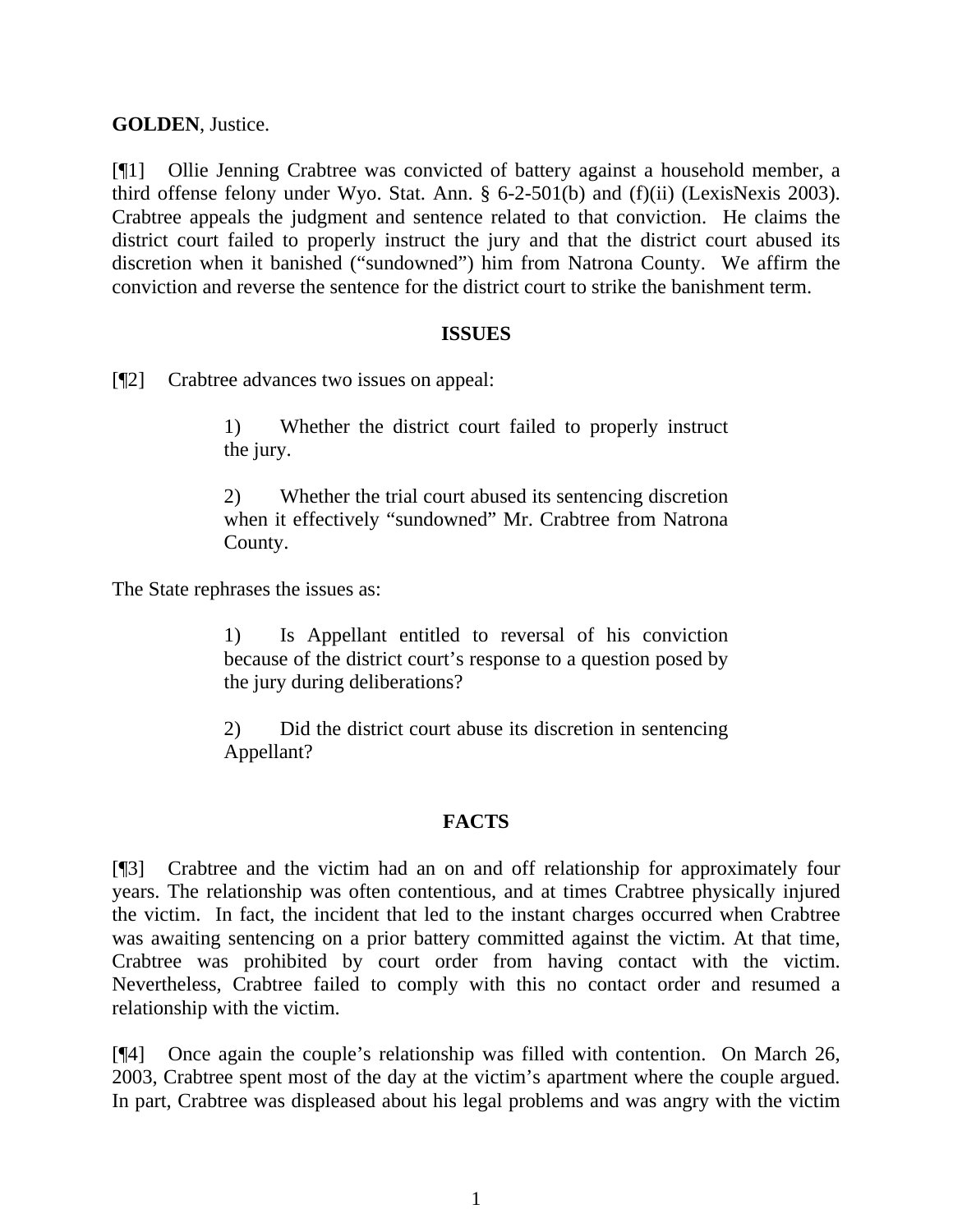at the possibility of serving time in jail for the prior instance of battery. After arguing for some time, the victim asked Crabtree to leave her apartment, and Crabtree did so.

[¶5] The next day Crabtree returned to the victim's apartment, where the two resumed their argument. At some point, Crabtree followed the victim downstairs to her bedroom, pushed her down on the bed, and bit the victim on the side of her neck. When the victim began crying and asked him to stop, Crabtree did so. However, he then pounded and rubbed his knuckles on her chest giving her a "red chest." Following the "red chest," Crabtree bit the other side of the victim's neck until she once again cried and asked him to stop.

[¶6] At that point, Crabtree returned upstairs. The victim followed Crabtree hoping to escape out the door. When Crabtree opened the door, the victim tried to sneak out. She was unable to do so because Crabtree pushed her against the wall in the entryway and then tried to drag her back downstairs. The victim grabbed the railing to prevent this from happening and began to scream for help.

[¶7] The victim's neighbor heard the screams and came to the victim's door. As the neighbor neared the door, Crabtree opened it and left. The neighbor convinced the victim to call the police, and they came to investigate. On March 28, 2003, a criminal information was filed charging Crabtree with one count of battery against a household member. A jury trial commenced on July 14, 2003. During the course of its deliberations the jury sent a note to the district court asking if it could (1) have a copy of the police report; and (2) consider Crabtree's presence in the victim's apartment as unlawful for the purposes of Jury Instruction No. 7. After conferring with counsel, the district court informed the jury that it had to rely on the testimony, exhibits, and instructions presented at trial. A short time later the jury returned a verdict finding Crabtree guilty.

[¶8] After reviewing a presentence investigation report, the district court sentenced Crabtree to a term of imprisonment of eighteen to twenty-four months and ordered that the sentence be served consecutively to the sentence previously imposed for the earlier battery conviction. In addition, the court requested that the sentencing order reflect the court's recommendation that Crabtree not be allowed to return to Natrona County. This recommendation was incorporated into the order. Crabtree now appeals.

# **STANDARD OF REVIEW**

[¶9] The trial court has the duty to instruct the jury on the general principles applicable in the case and is given wide latitude to do so. Reversible error will not be found as long as the instructions when viewed as a whole and in the context of the entire trial fairly and adequately cover the issues. *Glenn v. State*, 2003 WY 4, ¶18, 61 P.3d 389, ¶18 (Wyo. 2003); *see also Mueller v. State*, 2001 WY 134, ¶9, 36 P.3d 1151, ¶9 (Wyo. 2001).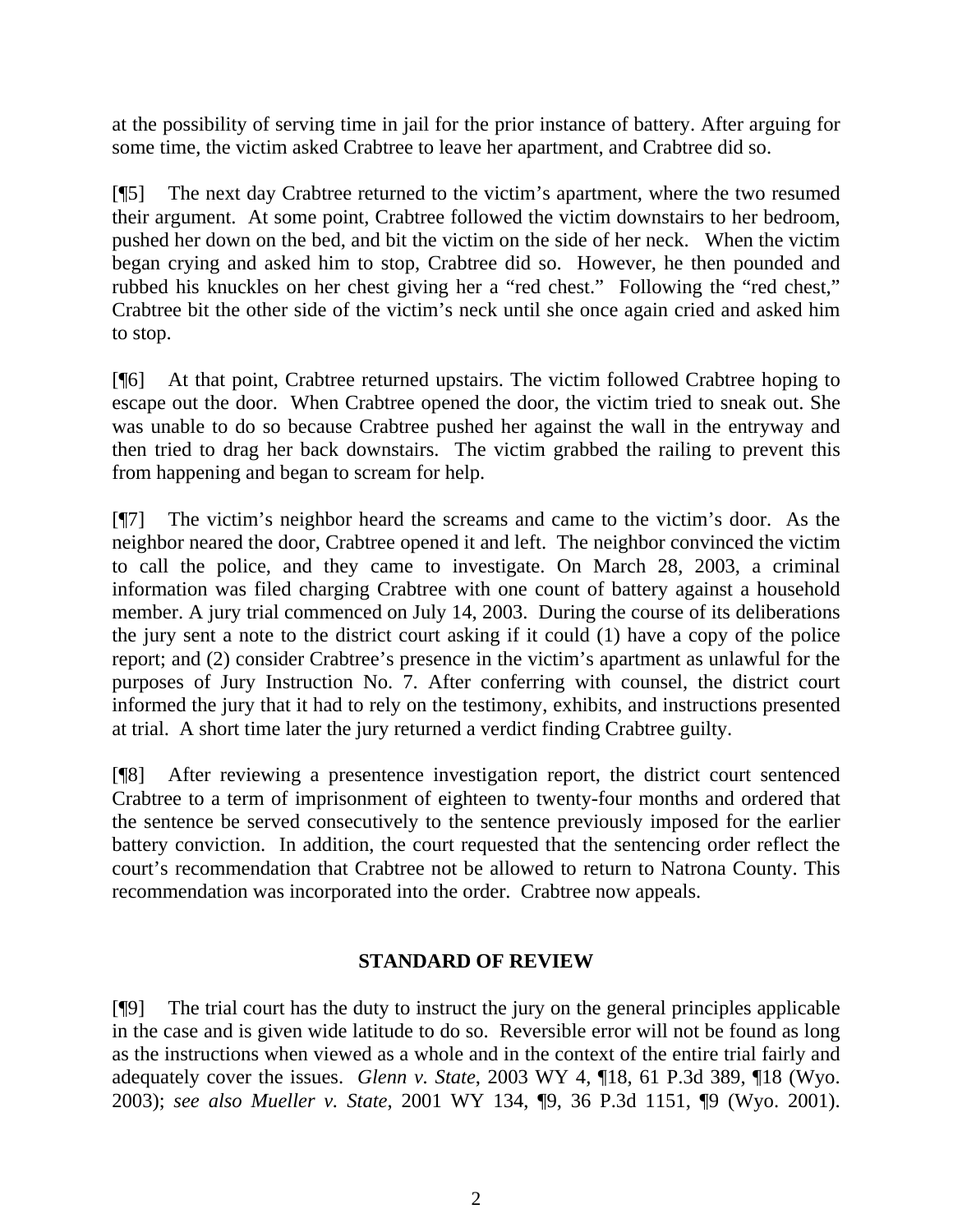Additionally, we review the trial court's sentencing decisions for an abuse of discretion. *Manes v. State*, 2004 WY 70, 19, 92 P.3d 289, 19 (Wyo. 2004). A trial court abuses its discretion when it acts beyond the scope of its authority and imposes a sentence that is illegal. *Strickland v. State*, 2004 WY 91, ¶¶37-38, 94 P.3d 1034, ¶¶37-38 (Wyo. 2004). "An illegal sentence is one that exceeds statutory limits, imposes multiple terms of punishment for the same offense, or otherwise violates constitutions or the law." *Id*. at ¶36.

## **DISCUSSION**

[¶10] Crabtree argues that the district court erred when it failed to further instruct the jury in light of the jury's question regarding the term "unlawfully" as used in Instruction No. 7. Instruction No. 7 reads:

> The elements of the crime of Battery, as charged in this case, are:

- 1. On or about the  $27<sup>th</sup>$  day of March, 2003;
- 2. In the County of Natrona, and State of Wyoming
- 3. The Defendant, Ollie Jenning Crabtree;
- 4. Unlawfully touch [sic] another, [victim]
- 5. A household member
- 6. In a rude, insolent or angry manner.

## OR

- 4. Intentionally, knowingly, or recklessly;
- 5. Cause [sic] bodily injury to another, [victim]
- 6. A household member.

If you find from your consideration of all the evidence that each of these elements has been proved beyond a reasonable doubt, then you should find the Defendant guilty.

If, on the other hand, you find from your consideration of all the evidence that any of these elements has not been proved beyond a reasonable doubt, then you should find the Defendant not guilty.

After reviewing the jury's question and discussing it with counsel, the district court ultimately decided to refer the jury back to the evidence and the instructions previously provided. The district court called the jury back into open court and stated: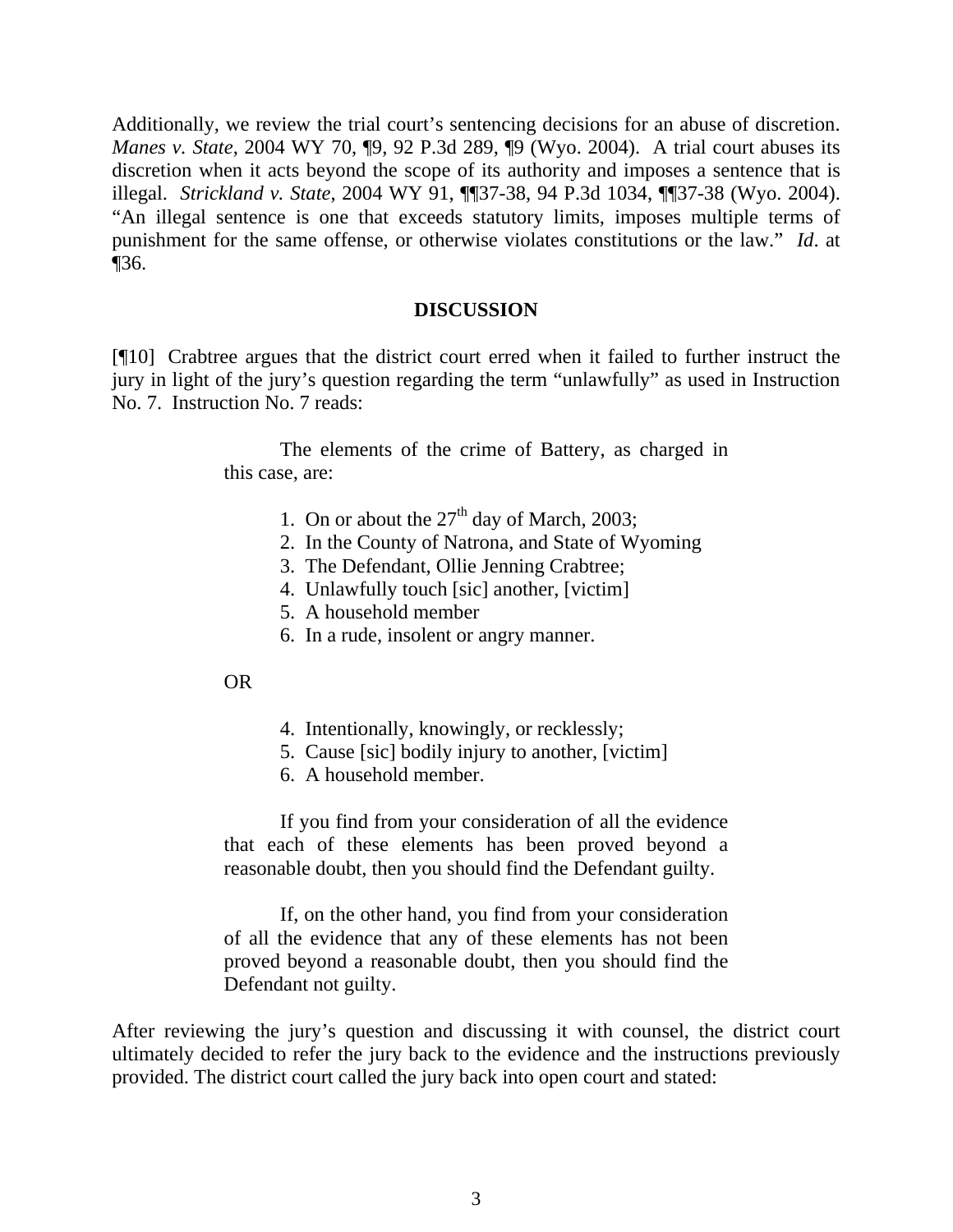[I]t is not possible for the Court to further instruct the jury. It is not possible for the Court to respond to the question. The only thing I can do is to refer you back to the evidence that was received and to the evidence and to the instructions that you have copies of. And you'll need to utilize that evidence and those instructions to answer your questions in rendering a verdict.

Certainly, it is possible for a district court to further instruct the jury when appropriate. However, we find no error in the district court's decision not to in this instance.

[¶11] Jury instructions should inform the jury concerning the applicable law so that they can apply that law to their findings with respect to material facts. *Compton v. State*, 931 P.2d 936, 939-40 (Wyo. 1997). As a whole, the instructions should leave no doubt about under what circumstances the crime can be found to have been committed. *Id*. Failure to give an instruction on an essential element is error as is a confusing or misleading instruction. *Id*. While the jury's question in this instance does evidence some initial confusion about the term "unlawful," the plain language of Instruction No. 7 clearly indicates that unlawful modifies touching. The district court referred the jury back to this proper and unambiguous instruction. When rereading the instruction, as the district court instructed them to do, the jury undoubtedly noted the plain language of that instruction and realized that it was the touching that must be unlawful. We therefore cannot conclude the court erred in failing to further instruct the jury.

[¶12] Furthermore, even if the district court erred by failing to further instruct the jury, Instruction No. 7 presented alternate theories of the crime. The verdict form also provided:

> We the jury, duly empaneled and sworn to try the above-entitled cause, do find as follows:

> 1(A). As to the charge of Battery by unlawfully touching [victim] in a rude, insolent or angry manner, charged in the Information, we find the Defendant, Ollie Jenning Crabtree:

\_\_\_\_ Guilty \_\_\_\_ Not Guilty

Regardless of your answer to  $1(A)$ , you must proceed to answer 1(B).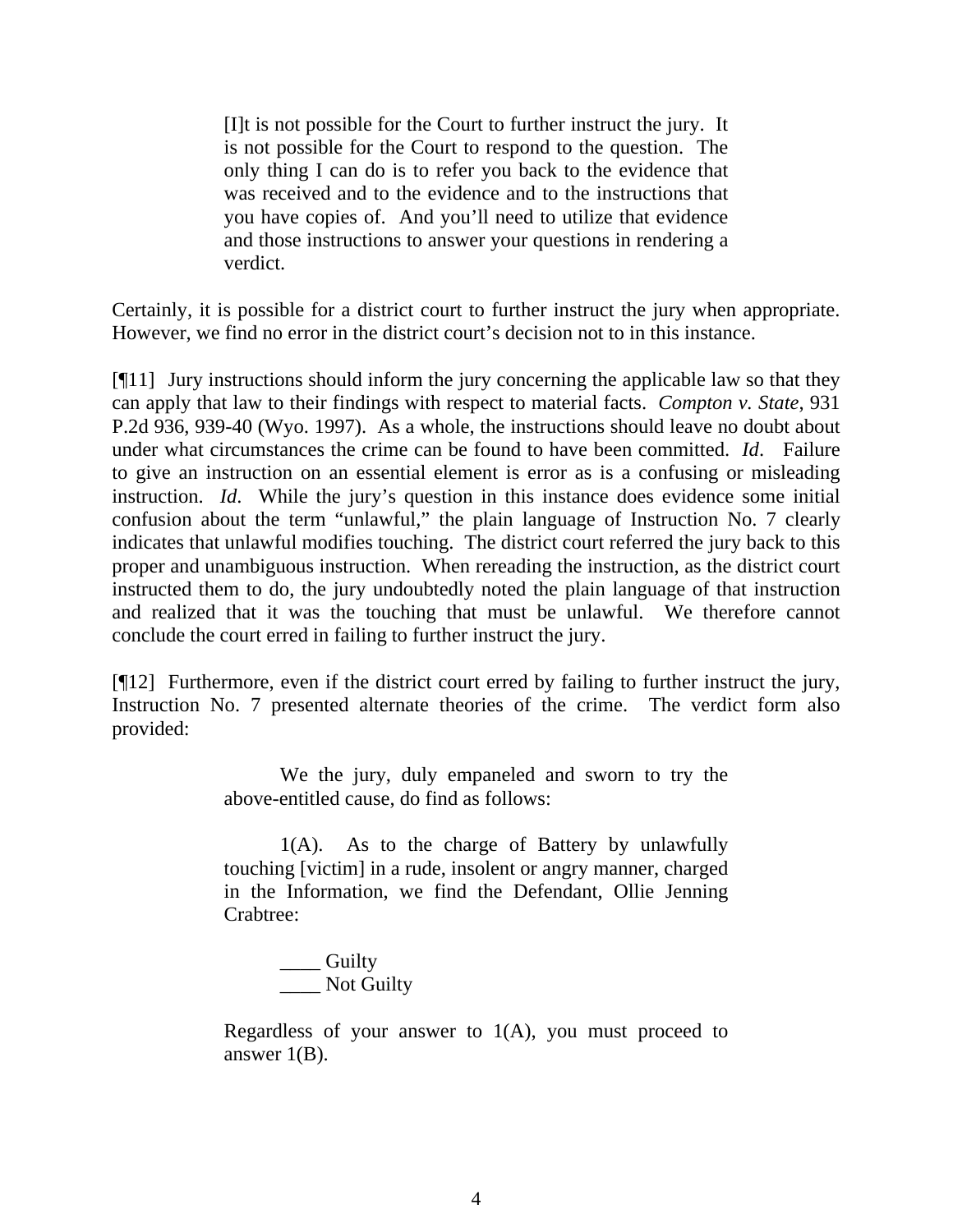1(B). As to the charge of Battery by intentionally, knowingly or recklessly causing bodily injury to [victim], charged in the Information, we find the Defendant, Ollie Jenning Crabtree:

> \_\_\_\_ Guilty \_\_\_\_ Not Guilty

The jury found Crabtree guilty on both alternatives.<sup>[1](#page-5-0)</sup> The error that Crabtree asserts pertains only to the first alternate theory. Crabtree has not challenged the second alternative, and our review of the record indicates that there is sufficient evidence to support this alternative. Accordingly, we affirm Crabtree's conviction.

[¶13] Crabtree next claims that the district court abused its discretion when sentencing him. The district court in this instance made the following statement during the sentencing hearing, "And I would also ask that the order reflect that in the event that Mr. Crabtree is released early either on parole or by other means prior to his full service of sentence, that he not be allowed to return to Natrona County, Wyoming." The court's recommendation was included in the judgment and sentence in an "it is ordered" clause.

[¶14] We have recently had the opportunity to consider a similar banishment clause in *Strickland v. State*, 2004 WY 91, 94 P.3d 1034 (Wyo. 2004). There we noted that it has been held that a defendant may be banished from certain small areas of the state, but such a condition must relate to the rehabilitative purposes of the sentence. *Id*. at ¶37 (citing *Sanchez v. State*, 508 S.E.2d 185, 186-87 (Ga. App. 1998); and *Commonwealth v. Thad T*., 796 N.E.2d 869, 880 (Mass. App. Ct. 2003)). Appellate courts have routinely invalidated conditions ordering a defendant to leave a broad geographical region. *State v. Charlton*, 846 P.2d 341, 344 (N.M. App. 1992). We also noted that "banishment" may be deemed so unreasonable as to render the sentence void. In fact, there is case law to suggest that banishment has no rehabilitative role in modern penology and is instead contrary to public policy. *Strickland*, at ¶37 (citing *Charlton*, 846 P.2d at 343-44).

[¶15] The courts finding that banishment violates public policy often focus on the problems associated with banishing a defendant from an entire state. These courts reason that "[b]anishment would tend to incite dissension, provoke retaliation, and disturb that fundamental equality of political rights among the several states which is the basis of the Union itself. To permit one state to dump its convict criminals into another is not in the interests of safety and welfare; therefore, the punishment by banishment to another state

<span id="page-5-0"></span> 1 As we noted in *May v. State*, 2003 WY 14, ¶28, 62 P.3d 574, ¶28 (Wyo. 2003), the State is not prohibited from presenting alternate theories of the crime. However, if it is going to do so it must provide sufficient evidence of both or utilize a special interrogatory verdict form. In this instance, the State wisely did both.